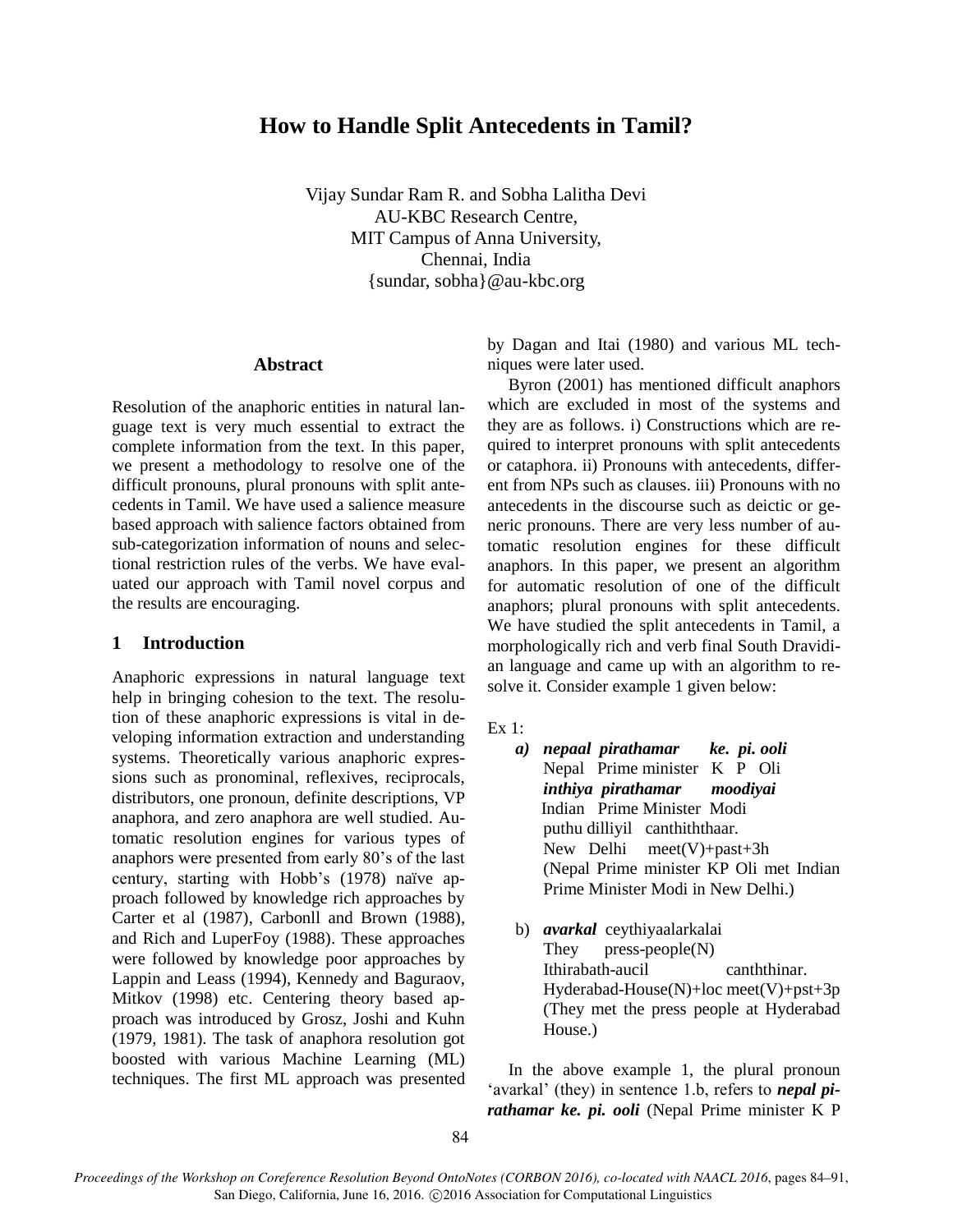Oli) and *inthiya pirathamar moodiyai* (Indian Prime Minister Modi), where these two entities have occurred in the subject and object of sentence 1.a.

Split antecedents are well studied in the framework of computational model in various languages and the details are as follows. Kosuga (2014) has presented a study on Japanese reciprocal anaphor 'otagai' with split antecedents. Han et al. (2011) have presented a behavioral study of grammatical status of 'caki' in Korean, which takes split antecedents as referent. Split antecedents were considered for coreference annotation in various languages such as Spanish, Catalan, Italian, English, Polish etc. MATE, AnaCora, and Polish Coreference annotation schema support annotation of split antecedents. There are no published works on Split Antecedents in Indian languages and particularly in Tamil and our work is first of its kind.

Split antecedents are well studied under different constructions. Following are the different constructions explored in English. Split antecedents occur with a relative clause construction as in example 2.

#### Ex 2:

### Marry met *a man* and John met *a woman who know each other well*. (Mckinney-Bock, 2013)

There are different theoretical solutions for this split antecedents in relative construction. McKinney-Bock et al (2013) have presented a headexternal approach and Ning Znang (2007) have proposed a syntactic derivation approach. Split antecedents are dealt with VP-ellipsis construction as in example 3.

### Ex 3:

'Sally want to sail around the world and Barbara wants to fly to South Africa and they will, if money is available' (Webber 1978)

'Sally will sail around the world and Barbara will fly to South Africa'

Gatt and van Deemter (2009) have studied the characteristics of plural pronouns with split antecedents in GNOME corpus. They have studied the similarity and distance between the plural pronoun and their antecedents.

Cristea et al. (2002) have presented a paper investigating the difficult problems that could arise in anaphora resolution and proposed some solutions within the frame work of a general anaphora resolver. They have discussed on the methodology to resolve the plural pronouns with split antecedents. Consider example 4.

Ex 4:

- a) *John* waited for *Maria*.
- b) *They* went for pizza.

During the interpretation of the above sentence, a new discourse entity (DE) must be proposed for the group [John, Maria] as soon as the referential expression 'Maria' is parsed. Cristea et al. (2002) came-up with a set of ideas.

- a) Groups should have a property of similarity of their elements and that group formation is triggered by a first referent to it.
- b) A group is considered only if it is verbalized as such in the text and it does not exist until it is referred to.
- c) World knowledge is needed for group identification. We should use similarity measures to identify members of the group.
- d) A new DE should be proposed when no match between the current entity and the preceding DE arise above a threshold.

With these introductions to split-antecedents, we continue the paper as follow. The following section describes about Tamil and anaphora resolution works in this language. In the third section, we present our approach to resolve split-antecedents in Tamil using selectional restriction rules, subcategorization information and salience measure (Lappin and Leass, 1994). The fourth section has description on the experiments and evaluation. The paper concludes with a concluding section.

### **2 Pronoun Resolution in Tamil**

Tamil is a morphologically rich and highly agglutinative language. It belongs to Dravidian family of languages. It is a verb final, nominative-accusative and relatively free-word order language. Subject and finite verb has person, number and gender (PNG) agreement. Similarly  $3<sup>rd</sup>$  person pronoun's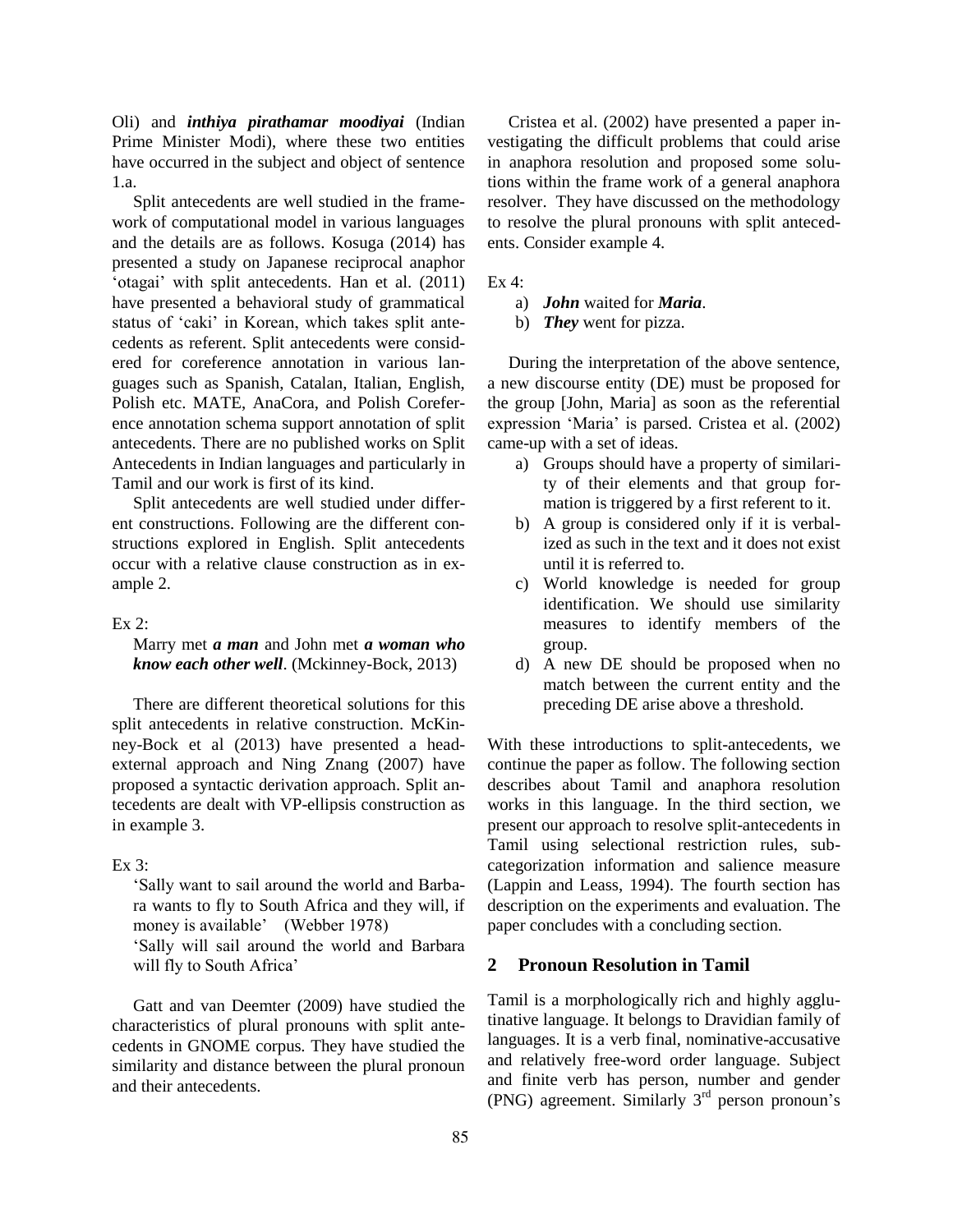PNG has agreement with its antecedent.  $1<sup>st</sup>$  person and 2<sup>nd</sup> person pronouns have number agreement with its antecedents. Among Indian languages, there are a few automatic anaphora resolution works done in languages such as Tamil, Hindi, Bengali, Punjabi and Malayalam. Similar to what was mentioned by Byron (2001), these resolution engines do not attempt the difficult anaphors. One of the earliest anaphora resolution works in Indian languages was 'Vasisth' presented by Sobha (2000, 2002) for Hindi and Malayalam. Considering anaphora resolution in Tamil, there are few works on resolution of third person pronouns. The details are as follows. Sobha (2007) using salience measure, Akilandeshwari et al. (2013) using Conditional Random Fields (CRFs), Balaji et al. (2012) using bootstrapping approach and Ram and Sobha (2013) using Tree-CRFs. Sobha et al.(2014) have presented a generic pronominal resolution engine for resolving pronouns in Indo-Aryan and Dravidian languages. Akilandeshwari et al. (2012) have studied a different construction in Tamil, where the  $3<sup>rd</sup>$  person pronouns are agglutinated with relativeparticiple verbs and they have presented a CRFs based approach for resolving these pronouns.

# **3 Our Approach for Resolution of Plural Pronouns with Split Antecedents**

We attempt to resolve the plural pronouns with split-antecedents using selectional restriction rules of the verb, categorizing the nouns based on its sub-categorization information and ranking the possible antecedents using salience factor weights. In the following sub-sections we explain Subcategorization of nouns and Selectional restriction rules.

## **3.1 Selectional Restriction Rules**

The verbs describe the action or the process in the nature and this allow the verbs to take nouns with specific sub-categorization feature as its syntactic arguments. This is defined as the selectional restriction (SR) rules of a verb. Consider the sentence in example 5.

Ex 5:

 raam aappil caappittaan. Ram(N) apple(N) eat(V)+past+3sn 'Ram ate an apple'.

Here 'raam' (Ram) has the sub-categorization feature [+animate, +human] and 'aappil' (apple) with [+edible]. The SR features required by the verb 'caappitu' (eat) for selecting its subject and object are [+animate] and [+edible] respectively. If there is a violation in SR rules, the sentence can be syntactically correct but it will not be semantically correct (Arulmozhi 2006). Verb has the right to select its arguments. We have grouped the verbs according to the sub-categorization information of the subject and object nouns. A group of commonly used 1500 verb senses are analyzed and 500 SR rules are derived from these verbs in-house. The SR rules do not cover figurative usage of language. The sub-categorization features of a noun are explained in the next section. A sample rule is shown in Figure 1.



Figure 1: Selectional restriction rule for 'caapitu' (eat).

### **3.2 Sub-Categorization**

Sub-categorization features explain the nature of a noun. Essentially, the arguments of the verb, subject and object are analyzed using these features. These features may include the type of noun, its characteristics, state etc. Sub-categorization information include the features such as  $[\pm$ animate], [ $\pm$ concrete], [ $\pm$ edible] etc (Arulmozhi 2006).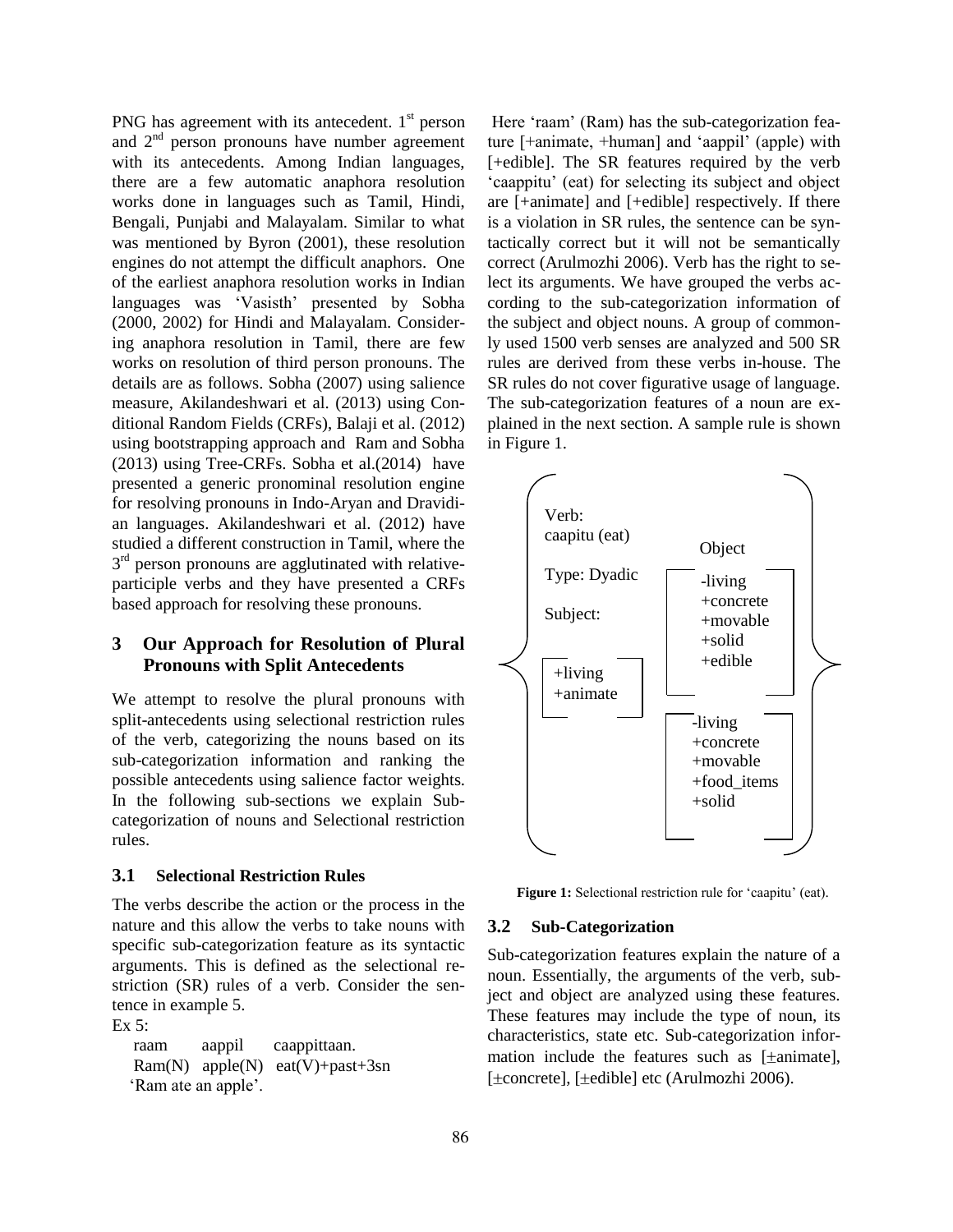There are totally 104 sub-categorization features. Using the sub-categorization features, which are related to the nouns, the SR features of the verb selects the nouns as its syntactic arguments. We have categoriesed 4500 frequently occurring nouns in Tamil. The Sub-categorization feature for the noun 'aappil' (apple) is presented in Figure 2.



**Figure 2:** Sub-categorization features of the noun 'aappil' (apple)

These sub-categorization features are used as nodes in building a language ontology. This language ontology is built with respect to the usage of language. Due to this, it deviates substantially from the taxonomy of nature. The sub-categorization features for the nouns can be obtained easily by traversing through various nodes (Arulmozhi, 2006). The nouns are grouped under each node, so we get a coarse to fine grained information of each noun. The ontology starts with [+entity] as the head noun and it divides into [+living] and [ living].

### **3.3 Resolution of Plural Pronouns**

Using the SR rules and the sub-categorization information of nouns we try to resolve the plural pronouns in a two-step process. In the first step we try to group the noun phrases to form groups which can be possible split-antecedents. The nouns are grouped based on the sub-categorization information and following the verb's SR rule restriction rule. Consider examples 6.

Ex 6:

- a) raam siitavai vakuppil Ram $(N)$  Sita $(N)$ +acc class $(N)$ +loc canthiththaan. meet(V)+past+3sm (Ram met Sita in the class.)
- b) avarkal unavu\_vituthikku They (plural PRP) hotel (N)+dative cenranar.

 $g_0(V)$ +past+3p (They went to the hotel)

Ex 7:

- a) puunai pullil  $Cat(N)$  grass $(N)$ +loc vilaiyadi-koNtirunthathu. play(V)+progressive (The cat was playing on the grass.) b) nay manalil  $Dog(N)$  sand $(N)$ +loc vilaiyadi-koNtirunthathu. play(V)+progressive (The dog was playing in the sand.) c) unavai kaNtathum avai
- Food(N) on\_seeing(V) they(plural-PRP) ooti\_vanthana. came\_running (On seeing the food they came running)

In example 6, there are three nouns before the plural pronoun 'avarkal' (they). The subcategorization of these nouns are as follows:

- a) raam (Ram):[+living; +animate; +vertebrate; +mammal; +human; -female]
- b) siita (Sita):[+living; +animate; +vertebrate; +mammal; +human; +female]
- c) vakkupu (class):[-living; +concrete; movable; +artifact; +building]

The verb in sentence 6.a and 6.b are 'canthippu' (meet) and 'cel' (go). The SR rules for these verbs are as follows;

- a) Verb: 'canthippu' (meet) Subj: [+living; +animate; +vertebrate; +mammal; +human;] Obj: [+living; +animate; +vertebrate; +mammal; +human;]
- b) Verb: 'cel' (go) Subj: [+living; +animate] Obj: [-living; +concrete; -movable]

And the plural pronoun 'avarkal' (they) has occurred in the second sentence 6.b. The antecedent of "avarkal" (they) occurs as two separate NPs [raam, siita].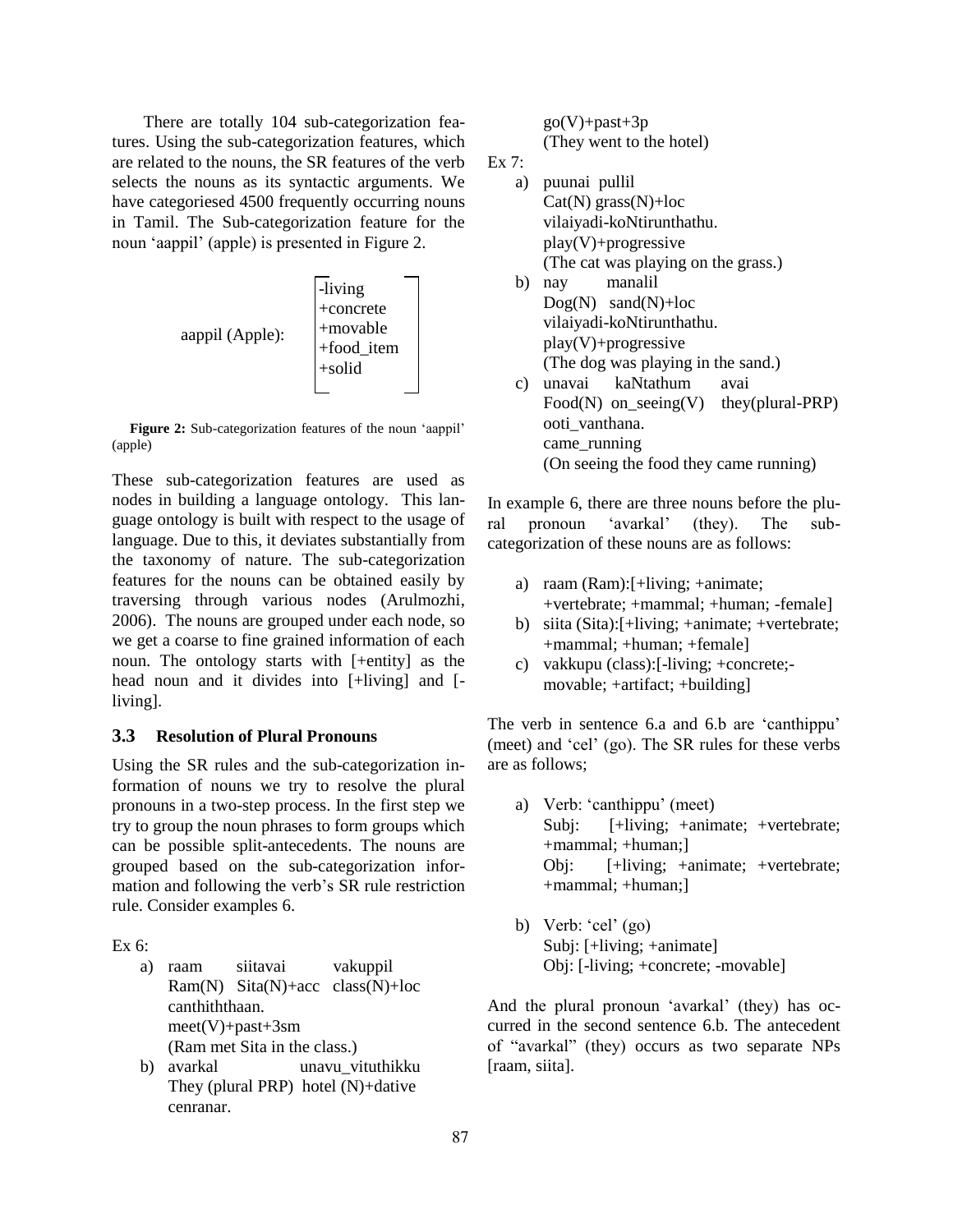In example 7, there are three nouns before the occurrence of the plural pronoun 'avai' (they). The sub-categorization of these nouns are as follows:

- a) puunai (Cat): [+living; +animate; +vertebrate; +mammal; -human; avion; +carnivorous; +cat\_family]
- b) naay (Dog): [+living; +animate; +vertebrate; +mammal; -human; -avion; +carnivorous; +dog\_family]
- c) unavu (food): [-living; +concrete; +food\_item]

The verbs in sentence 7.a, 7.b and 7.c are 'villaiyatu' and 'ooti va', where both the verbs take [+living; +animate] as subject argument. And the sentence 8.c has 'avai' (they), plural pronoun. Here the split antecedents are [puunai, naay].

We describe the methodology to perform the resolution of plural pronouns, which do not refer to a plural noun phrase, on text preprocessed with syntactic information such as morphological analysis (Ram et al, 2010), POS tag (Sobha et al, 2010), chunk information, clause boundary (Ram et al, 2012) and named entity (Malarkodi et al, 2012). The morphological analyser gives an indepth analysis of each word, such as root word, suffixes and its labels and person, number and gender (PNG) information. The clause boundary identifier marks the matrix clause and sub-ordinate clause boundaries, which helps in adding positional constraint features.

Following are the steps involved in resolving the plural pronoun. In the first step, we enrich the nouns and the verbs with their sub-categorization information, and SR rules respectively. The named entities (NEs) are mapped to the sub-categorization features, so we get the sub-categorization information using the NE information as described in the example 8.

Ex 8:

- a) Person: [+living; +animate; +vertebrate; +mammal; +human;]
- b) Location: [-living; -moveable; +landscape]

 In the second step, when a plural pronoun is encountered in the sentence, the preceding portion of the sentence and two preceding sentences are considered for analysis, as Gatt et al. (2009) have shown that the distance between plural pronouns and their antecedent are very few sentences away. The noun phrases in the preceding sentences are analysed and grouped to form the possible antecedents. For grouping the NPs, the NPs need to satisfy the following matching conditions.

- a) The NPs can be grouped together if they have same sub-categorization information or till the last but one node in the ontology is same. Example [+living; +animate; +vertebrate; +mammal; +human; +female] and [+living; +animate; +vertebrate; +mammal; +human; female] are considered to be same since both are same till last but one node.
- b) Exceptions are as follows: In the case of NPs with sub-categorization [+living] and do not have [+human], we look for sub-categorization match between the NPs only till [+living; +animate] and such NPs are grouped together.

Following are the steps involved to form possible candidates by grouping the NPs.

- a) Identify the plural pronoun in  $n<sup>th</sup>$  sentence.
- b) Consider sentence  $n-2<sup>th</sup>$ ,  $n-1<sup>th</sup>$  and in  $n<sup>th</sup>$ sentence consider the portion preceding to the plural pronoun to form a candidate sentence set.
- c) For each sentence in the candidate sentence set; Noun Phrases in the sentence with conjunct suffix 'um' or conjunct word 'maRRum' (and) are united to form conjunct NPs.

From now onwards the term NPs refers to both NPs and conjunct NPs.

- d) For each sentence in sentence set; if there exists NPs satisfying the matching condition, then the NPs are grouped together.
- e) Group the NPs that occur in same syntactic argument position and satisfy the matching condition across  $n^{th}$ , n-1<sup>th</sup> and n-2<sup>th</sup> sentences.

| S.No          | <b>Salience Factors</b>       | Weights |
|---------------|-------------------------------|---------|
|               | <b>Same Ontology Nodes</b>    | 30      |
|               | NPs with following verbs      | 30      |
| $\mathcal{R}$ | NPs with same syntactic argu- | 20      |
|               | ment position                 |         |
|               | NPs with different syntactic  | 10      |
|               | argument position             |         |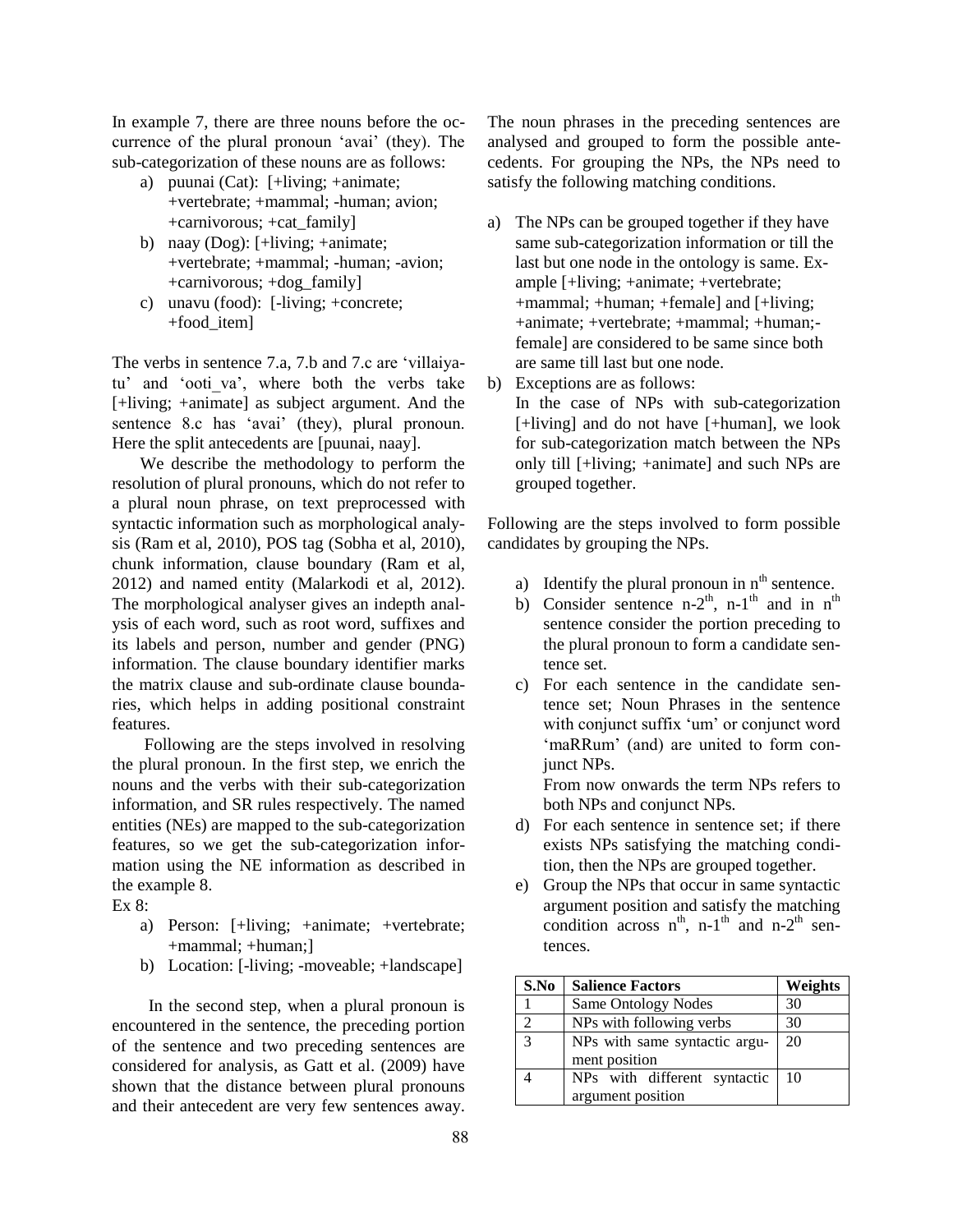| NPs are syntactic argument for          | -30 |
|-----------------------------------------|-----|
| verbs having same SR rules              |     |
| NPs are syntactic argument for          | -10 |
| verbs with different SR rules           |     |
| NPs in current n <sup>th</sup> sentence | 30  |
| NPs in n-1th sentence                   | 20  |
| NPs in n-2th sentence                   |     |

**Table 1:** Salience Factors and their Weights

In the third step, when the possible antecedents are formed by grouping the NPs, they are ranked based on the salience factors derived from the features of NPs such as the sub-categorization information of NPs, the SR rules of verbs followed by the NPs and the syntactic argument position of the NPs in the sentences. The salience factor weights (Lappin and Leass, 1994) are described in table1. The weights for the salience factors are initially manually assigned based on linguistic considerations and fine-tuned through experiments.

### **4 Experiment, Results and Discussion**

To analyse the plural pronouns, we choose a Tamil novel, 'Ponniyin Selvan' which was authored by Kalki, a well-known writer. As mentioned in Section 3.3, we processed the corpus with morphological analyser, POS tagger, chunker, pruner, clause boundary identifier and named entity recognizer. The corpus is made into a column format, where the information from each preprocessing module is added as a column. In the corpus, we considered the first 1000, plural pronouns, 'avarkal' and 'avai'. These pronouns had four different types of antecedents such as plural noun phrase, conjunct NPs, split antecedents and the pronoun 'avarkal' also refers to honorific NP. The distribution of the pronouns with respect to their antecedents is presented in table 2.

| S.No | Type of antecedent       | <b>Number</b> |
|------|--------------------------|---------------|
|      |                          | occurrence    |
|      | Plural NP                | 789           |
|      | Conjunct NPs             | 147           |
| ⌒    | <b>Split Antecedents</b> | 51            |
|      | Honorific NP             | 18            |

**Table 2:** Distribution of plural pronouns based on their antecedents

In this experiment, we focus on plural pronouns with split antecedents. We considered the sentence having this plural pronoun and its preceding two sentences. In this set of sentences, as mentioned in Section 3.3, we first tag the sub-categorization information for the nouns and SR rules of the verbs. After forming the possible antecedents by grouping NPs, we rank the possible antecedents with the salience factor weights mentioned in Section 3.3 to find the antecedent. The performance evaluation is done with accuracy as the measure. The results are presented in table 3.

| S.No | Total number of Correctly<br>pronouns with<br>split antecedents | tagged | Accu-<br>$\text{racy} \%$ |
|------|-----------------------------------------------------------------|--------|---------------------------|
|      | 51                                                              | 30     | 58.82                     |
|      | $\sim$ $\sim$ $\sim$                                            |        |                           |

|                   | <b>Table 3:</b> Performance of resolution of plural pronouns with |  |
|-------------------|-------------------------------------------------------------------|--|
| split antecedents |                                                                   |  |

On analyzing the output, we found errors, when the preceding two sentences have similar NPs in the subject position. Consider the following example 9.

Ex  $9$ 

- a) vanthiyathevan maNtapaththai Vanthiyathevan(N) hall(N)+acc atainthaan. reach(V)+past+3sm (Vanthiyathevan reached the hall.) b) kunthavai vaanathiyai
- Kundhavai(N) Vanathi(N)+acc azaiththaal. call(V)+past+3sf (Kundhavai called Vanathi)
- c) avarkal vanthiyathevanai kaNtu they(PN) Vanthiyathevan(N)+acc see(V) ciriththanar.  $l$ augh $(V)$ +past+3pl (They on seeing Vanthiyathevan laughed.)

In the above example the possible antecedents for the pronoun 'avarkal' are [vanthiyathevan, kunthavai] and [kunthavai, vaanathiyai]. Here 'vanthiyathevan' and 'kunthavai' have occurred in the subject position and this group of NPs got higher salience score. But [kunthavai, vaanathivai] is the correct antecedent. This shows the salience weights have to be altered further after analyzing more plural pronouns.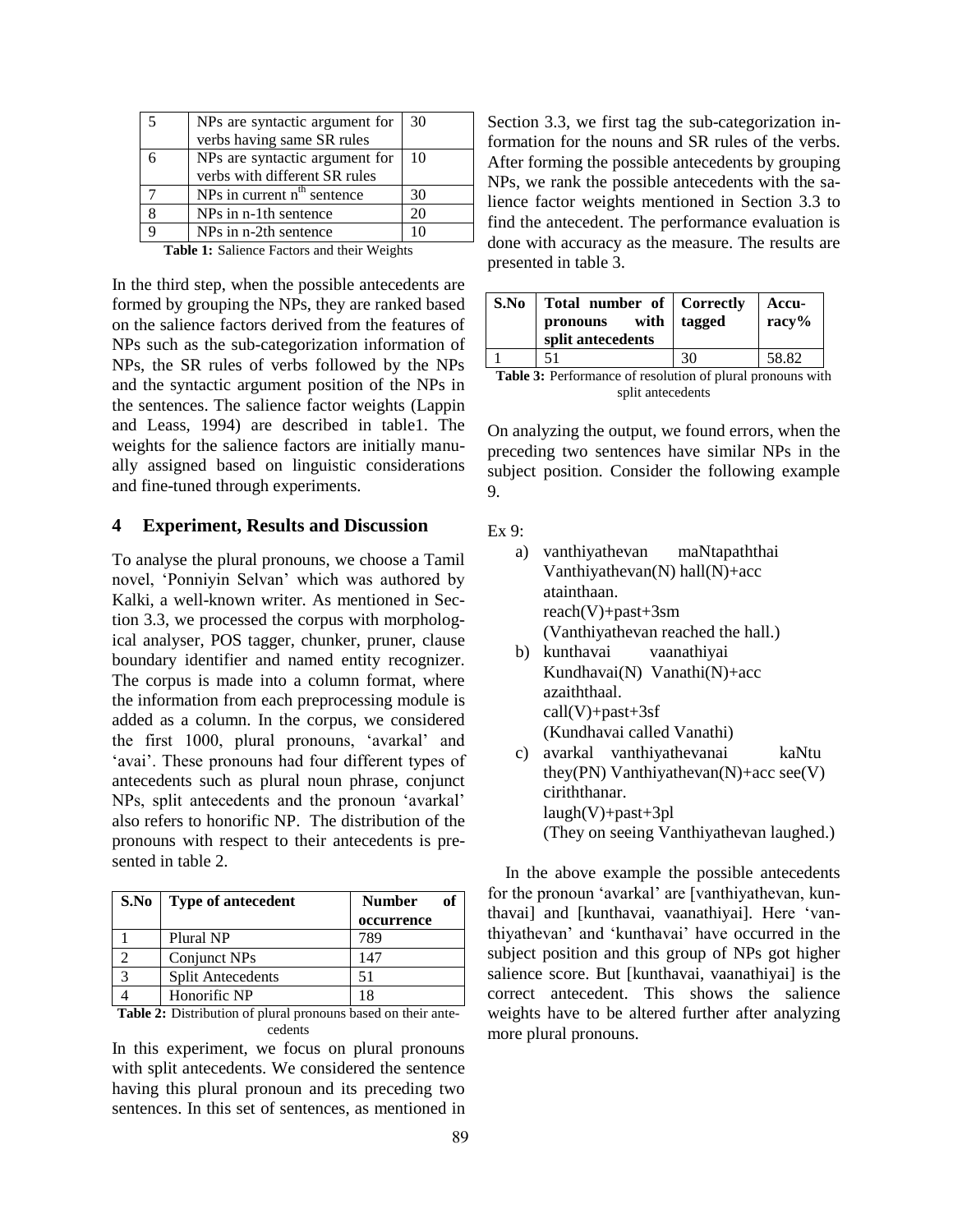### **Conclusion**

We have presented a methodology to resolve plural pronouns which refer to split antecedents in Tamil. Automatic resolution of split antecedents is less attempted and it is first of its kind in Tamil. Our algorithm works on salience measures, the salience factors for scoring are obtained from the sub-categorization information of the noun phrases and the SR rules of the verbs. We have tested the algorithm on plural pronouns occurred in a Tamil novel. The results are encouraging. We need to test this methodology on a corpus from other domains.

#### **References**

- Akilandeswari A., Sobha Lalitha Devi. 2013. Conditional Random Fields Based Pronominal Resolution in Tamil. *International Journal on Computer Science and Engineering*, Vol. 5 Issue 6 pp 601 - 610
- Akilandeswari A, Bakiyavathi T and Sobha Lalitha Devi, 2012. atu Difficult Pronominal in Tamil. *In: 1 st Workshop on Indian Language Data: Resources and Evaluation, Organized under LREC 2012,* Istanbul
- Arulmozhi P. 2006. Semantic Tagging for Laguage Processing. *Thesis submitted to Anna University Chennai,* India
- Aone C., and McKee D. 1993. A Language-Independent Anaphora Resolution System for Understanding Multilingual Texts. *In proceeding of ACL 1993*, pp 156- 163.
- Balaji J., Geetha T.V., Ranjani Parthasarathi R., Karky M. 2012.Two-Stage Bootstrapping for Anaphora Resolution *In: Proceedings of COLING 2012*, pp 507–516
- Byron, D. 2001. A proposal for consistent evaluation of pronoun resolution algorithms*.*
- Carbonell J. G., and Brown R. D. 1988. Anaphora resolution: A multi- strategy approach. *In: 12th International Conference on Computational Linguistics*, 1988, pp. 96-101
- Carter D. 1987. Interpreting anaphors in natural language texts. Chisester: *Ellis Horwood* ltd.
- Cristea, D.; Dima, G. E.; Postolache, O. & Mitkov, R. 2002. Handling complex cases of anaphora resolution, In: *4 th Discourse Anaphora and Anaphor Resolution Colloquium (DAARC2002)*, University of Lisbon, Portugal, pp. 7-12.
- Dagan I., and Itai. A. 1990. Automatic processing of large corpora for the resolution of anaphora references. *In: 13th conference on Computational linguistics*, Vol. 3, Helsinki, Finland, pp.330-332.
- Gatt A and Kees van Deemter. 2009. Generating plural NPs in discourse: Evidence from theGNOME corpus.

In: *Procs. of COGSCI workshop \Production of Referring Expressions*, Amsterdam

- Han, C., Dennis R. S., and Calen W. 2011. An Experimental Study of the Grammatical Status of Caki in Korean. *Japanese/Korean Linguistics 19* (JK 19). Eds. Ho-min S., Haruko C., William O'., Leon S.and Sang Y. C., CSLI, Stanford, 81-94
- Hobbs J. (1978). Resolving pronoun references. *Lingua 44*, pp. 339-352.
- Joshi A. K., and Kuhn S. 1979. Centered logic: The role of entity centered sentence representation in natural language inferencing. *In: International Joint Conference on Artificial Intelligence*.
- Joshi A. K., and Weinstein S. (1981). Control of inference: Role of some aspects of discourse structure – centering. *In: International Joint Conference on Artificial Intelligence,* pp. 385-387.
- Kosuge, T. (2014). Japanese Reciprocal Anaphor *Otagai* with Split Antecedents in Disguise and Multi-Dominant Syntactic Structure*. JELS* 31, 319-324.
- Lappin S., and Leass H. J. (1994). An algorithm for pronominal anaphora resolution. *Computational Linguistics* 20 (4), pp. 535-561.
- Malarkodi C.S and Sobha Lalitha Devi . 2012. A Deeper Look into Features for NE Resolution in Indian Languages. *In: 1 st Workshop on Indian Language Data: Resources and Evaluation, Organized under LREC 2012,* Istanbul
- McKinney-Bock, K. 2013. Deriving Split-Antecedent Relative Clauses. *University of Pennsylvania Working Papers in Linguistics*: Vol. 19: Iss. 1, Article 14.
- Mitkov R. 1998. Robust pronoun resolution with limited knowledge. *In: 17th International Conference on Computational Linguistics* (COLING' 98/ACL'98), Montreal, Canada, pp. 869-875.
- Ning Zhang N. 2007. The Syntactic Derivations of Split Antecedent Relative Clause Constructions*. Taiwan Journal of Linguistics* Vol. 5.1, 19-47
- Ram R.V.S, Menaka S and Sobha Lalitha Devi. 2010. Tamil Morphological Analyser. In: "Morphological Analysers and Generators", (ed.) Mona Parakh, LDC-IL, Mysore, pp. 1 –18.
- Ram R.V.S, Bakiyavathi T, Sindhujagopalan, Amudha K and Sobha Lalitha Devi. 2012. Tamil Clause Boundary Identification: Annotation and Evaluation. *In:1 st Workshop on Indian Language Data: Resources and Evaluation, Organized under LREC 2012,* Istanbul
- Ram, R.V.S and Sobha Lalitha Devi. 2013. Pronominal Resolution in Tamil Using Tree CRFs. *In Proceedings of 6th Language and Technology Conference, Human Language Technologies as a challenge for Computer Science and Linguistics* - 2013, Poznan, Polan